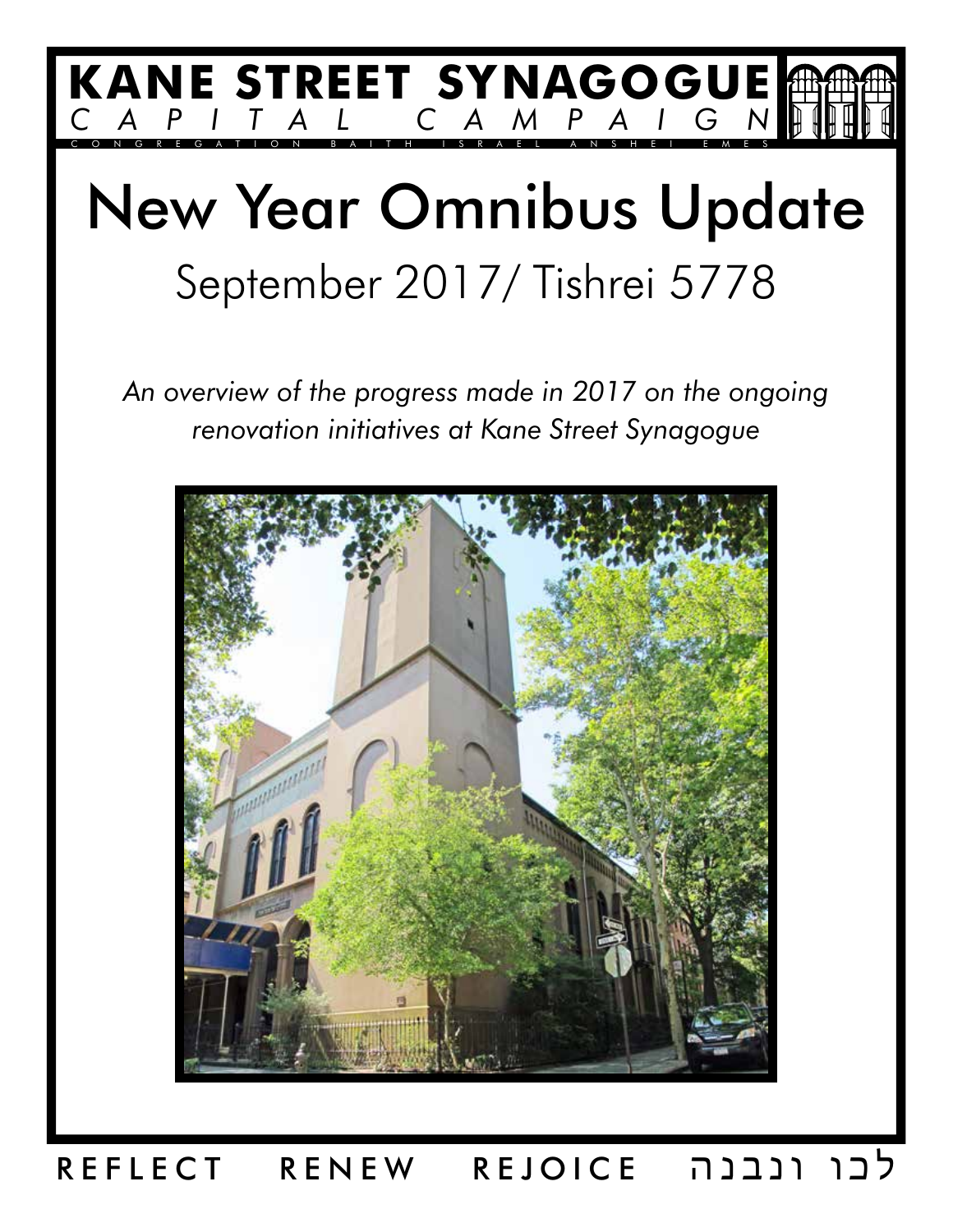

We are pleased to report that significant progress has been made since restoration work began on the exterior of the sanctuary building in January.

Our general contractor, Nova Construction Services, began its work by focusing on the restoration and replacement of interior brickwork in the towers. Now that this component is complete, Nova's crew has turned its attention to the exterior. At this point in the project, Nova and our architect, Walter B. Melvin Architects (WBMA), have provided us with an estimated completion date for the exterior project: spring 2018.

Today, if you peer up through the scaffolding, you will see that the stucco has been removed and the process of repointing, grouting and replacing exterior brickwork has begun. This will ensure the structural stability of the towers and



façade. When the process is complete, our newand-improved brickwork will create a secure substrate for stucco application. We expect that application of the first (or scratch) coat of stucco will be completed this fall. Then, the stucco will be left to cure until spring, when work will recommence on the final (or finish) coat.

The project continues to be closely monitored by the team at WBMA, which makes weekly site visits to Kane Street. They receive updates from Nova, examine current conditions and discuss next steps—information they share with members of our Building Committee. WBMA has also reported that they are very pleased with the Nova crew, which has demonstrated a high



level of care, thoroughness and craftsmanship.

Kane Street has also made plans to enhance the façade with an increased level of detailing.

> During his initial presentation to the Kane Street community in January 2016, WBMA Principal Robert Bates shared historical photographs of the building, as well as architectural renderings that revealed how the structure's decorative components have evolved since its construction

## **Brick by Brick: Moving Forward with our Exterior Restoration**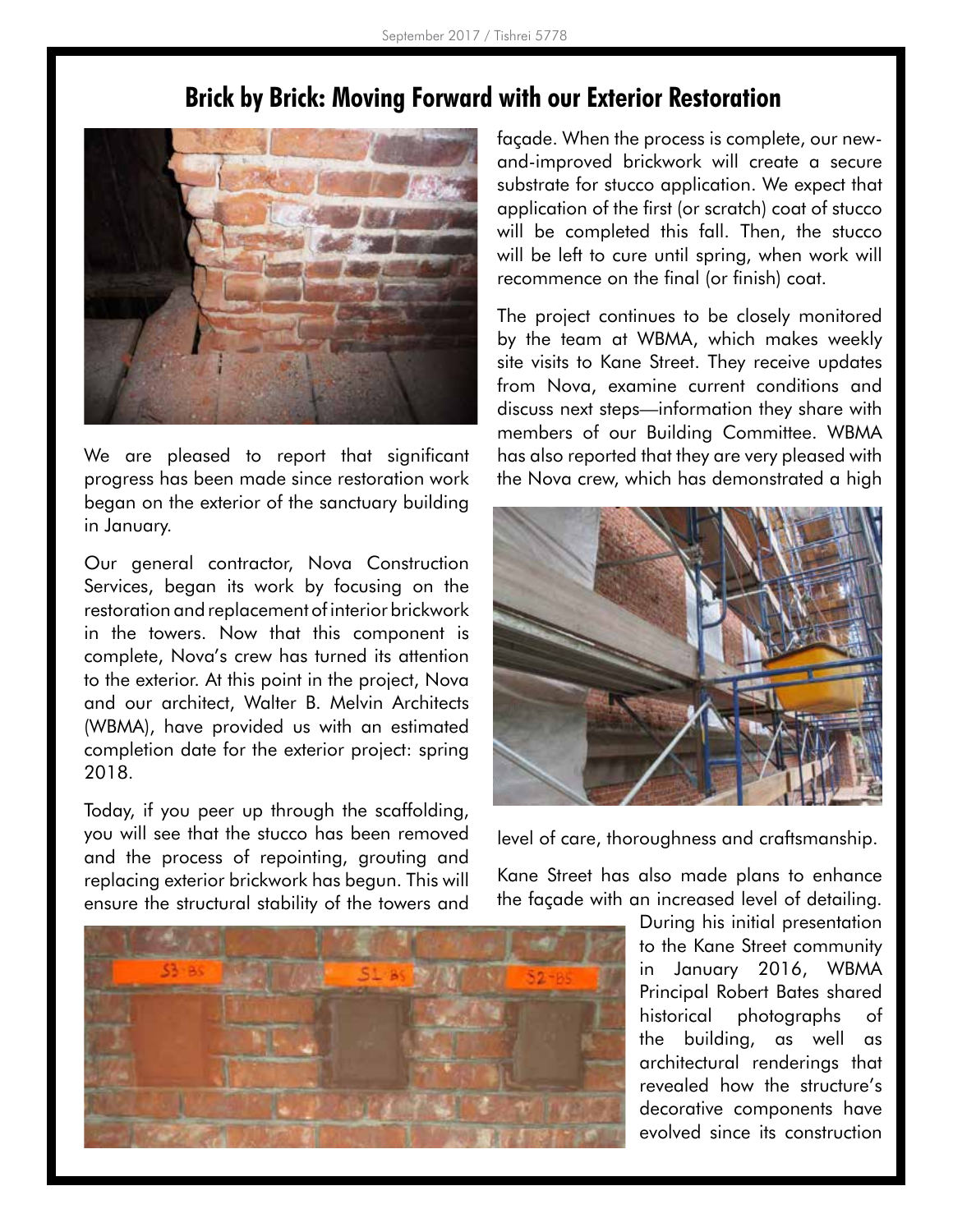in the 1850s. Robert noted various options for Kane Street to consider, including reintroducing a portion of the building's original decorative elements.

As the project has moved forward, the Building Committee —in consultation with the Board of Trustees—considered various design options, and decided to reintroduce select decorative

components which will both enhance the appearance of the façade and serve as protection against the elements. We will add more intricate cast stone cornices at both towers as well as cast stone window hoods and

sills at the arched openings. The building will be further enhanced by more elaborate band coursing and base detailing, as well as a façade scored in a brick-like pattern reminiscent of the original structure.

The Kane Street community is deeply grateful to the Lillian Goldman Charitable Trust for its \$750,000 leadership gift to our capital campaign, a contribution that allowed us to launch the exterior restoration project.

A portion of this work is also being funded by a Jewish Heritage Fund challenge grant awarded to Kane Street in 2016 by the New York Landmarks Conservancy's Sacred Sites Program. The agency granted Kane Street a







\$40,000 award for restoration of our façades and towers. Because we are reintroducing historical design elements to the window hoods and sills, we have received an additional \$10,000 from the Conservancy. Kane Street is deeply grateful to the Conservancy for its support.

The work is not yet complete, but there is much to celebrate. We have made considerable progress, thanks to our Building Committee volunteers, our professional staff and our partners at Nova and WBMA. We appreciate the entire Kane Street community for its patience and support, and will continue to share updates as the work moves forward.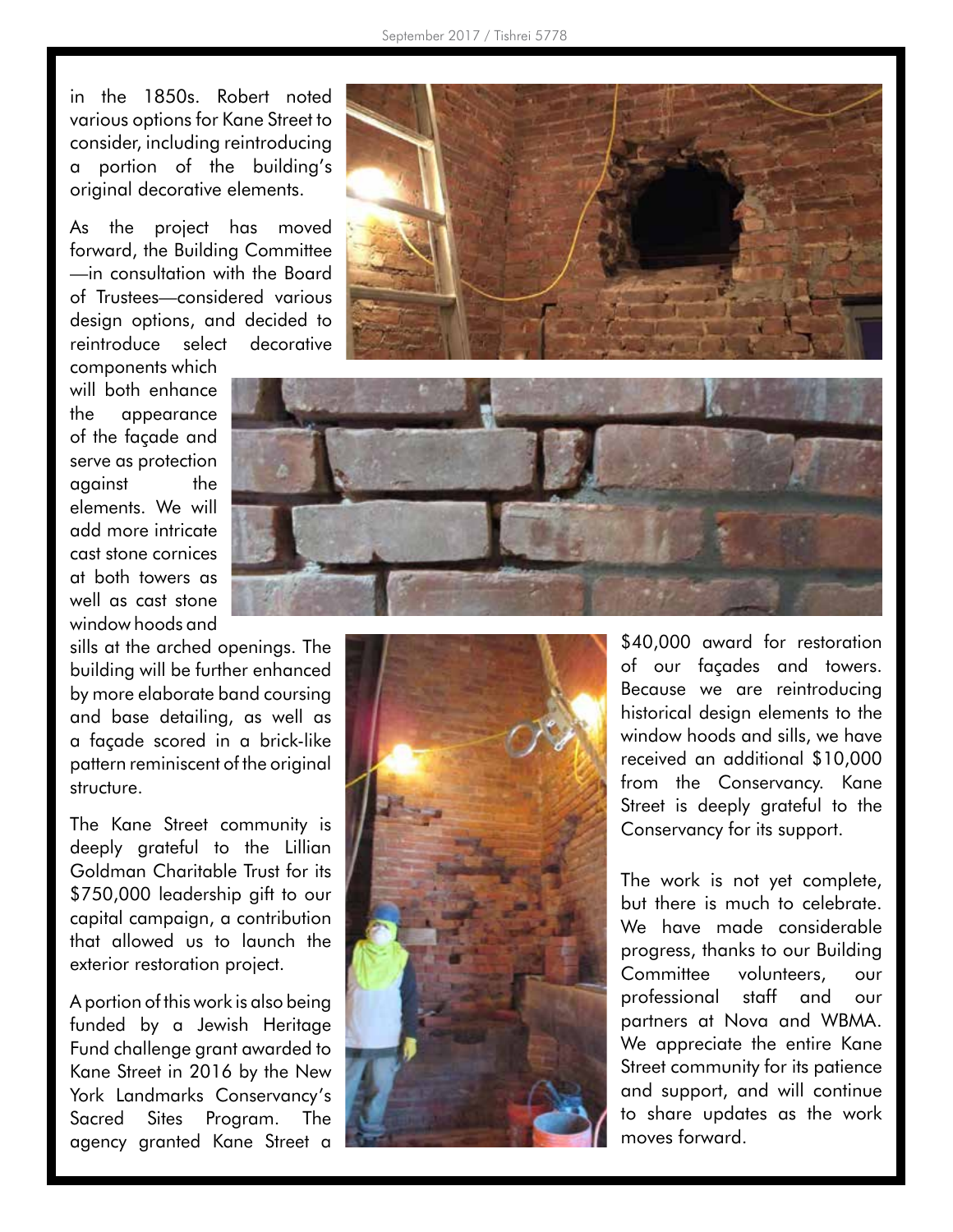## **Sanctuary Interior Project**

In June 2016, Kane Street began a partnership with H3 Hardy Collaboration Architecture, the firm we engaged to guide our community as we make plans to renovate the interior of the sanctuary. Over a 10-month period, the H3 team held focus groups, gave a community-wide presentation, interviewed our professional staff, made multiple site visits and convened regularly with members of our Building Committee. Under the leadership of H3 Principal Ariel Fausto, H3 analyzed nearly every part of Kane Street's physical plant.

After months of study and design, H3 presented Kane Street with a comprehensive set of drawings in March 2017. This package outlines a series of renovation projects in the sanctuary and the Goldman Center. They include beautiful, functional design options for the sanctuary interior, a reconfigured entry plaza, a new lobby, a new chapel in place of the choir loft balcony, and a more flexible community room space with the addition of moveable room dividers. H3 also provided us with reports from structural, mechanical, code and audio/visual consultants. We anticipate that these drawings will serve as a blueprint for synagogue upgrades and renovations for many decades to come.

All of H3's drawings were organized into discrete projects that Kane Street can price and complete separately. Our next step was to have Westerman Construction, our construction management firm, take H3's plans and use them to prepare a comprehensive pricing package that assigns preliminary costs to all aspects of the design.

Now, with H3's drawings and Westerman's pricing estimates in hand, we are moving forward with the next phase of the project: Design Development. With guidance from the Board of Trustees, the Building Committee has directed H3 to focus specifically on options for upgrades and improvements to the sanctuary interior.

At the conclusion of the Design Development phase, Kane Street will receive detailed plans which will emphasize:

#### *STRUCTURAL AND SYSTEM UPGRADES*

Rebuilding the sanctuary floor, making electrical upgrades, installing new lighting and audio systems, refurbishing the radiators, and re-plastering and painting the walls and ceilings.

#### *SAFETY*

Installing a fire suppression system which will bring the sanctuary up to current building code standards. Rebuilding the staircase in the West Tower, with the addition of code-compliant egress from the choir loft.

#### *ADA COMPLIANCE*

Re-designing and upgrading our bimah and choir loft to make them ADA compliant.

#### *FLEXIBILITY*

Exploring a new bimah, new movable pews and a new movable *amud* (lectern) that would allow us to maintain the sanctuary as our center for prayer, reflection and study, while gaining the flexibility to use the space for community events, cultural programs, youth and adult education activities, and social programming. New pews—which are beautifully designed furnishings—would give us the option to create multiple seating configurations for the sanctuary—from smaller, more intimate arrangements, to layouts that would accommodate larger gatherings.

#### *A USABLE AND ACCESSIBLE CHOIR LOFT*

Making structural repairs to our choir loft and providing access from the second floor of the Goldman Center. With these upgrades, the choir loft will become usable community space for classes, gatherings, meetings and more.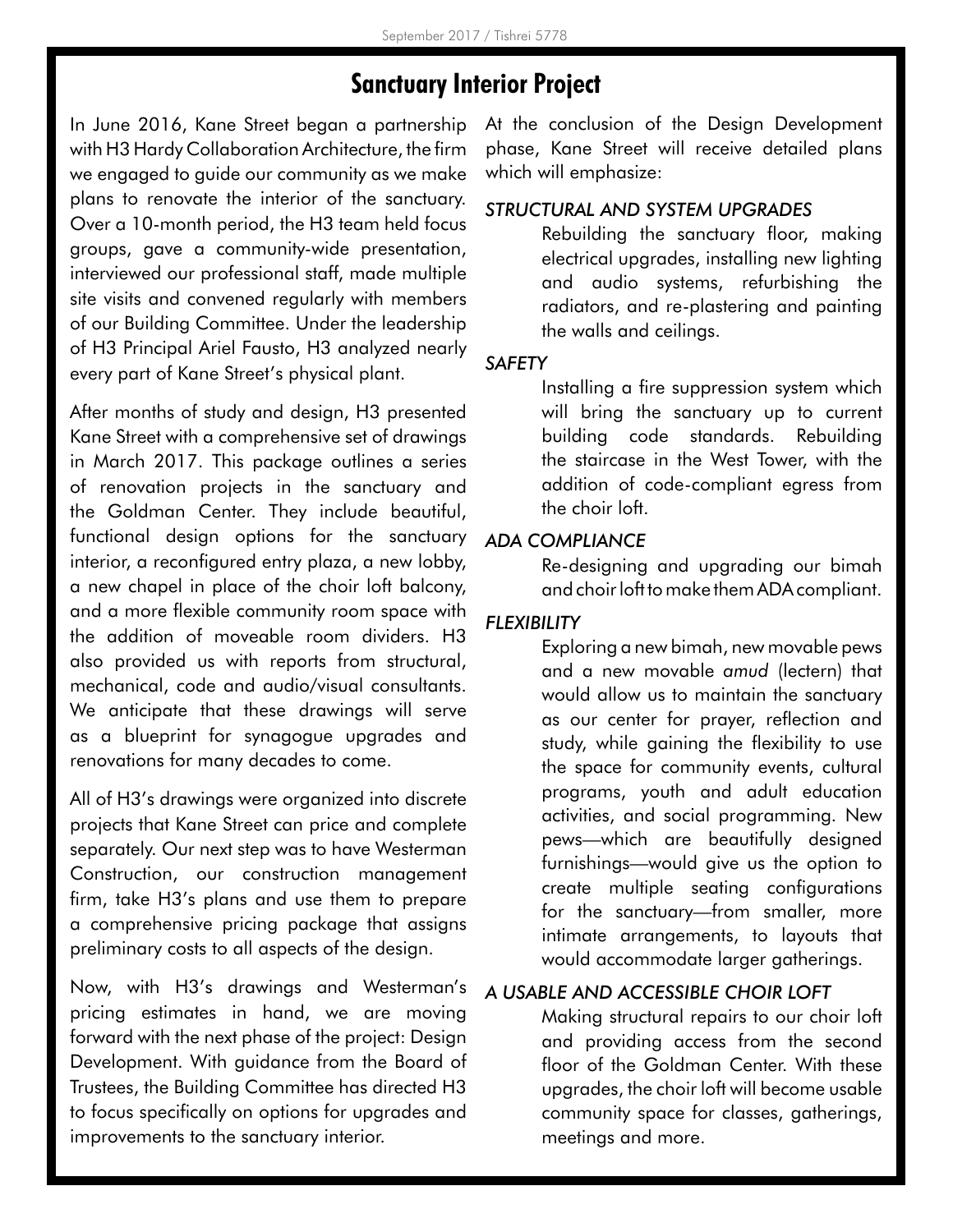In addition, H3 will guide us in the selection of materials and will provide Kane Street with large-scale drawings which describe in greater detail the way the pieces of the project fit together. In the coming months, we will schedule a community-wide presentation to share additional plans and options for the sanctuary interior.

Kane Street Synagogue is dedicated to providing an inspiring place for our members and guests to worship, celebrate, learn and support one another. Thanks to the efforts of many people in our community, we are making progress towards realizing our vision of preserving our sanctuary's historic beauty while updating it to meet the current and future needs of our congregation.



**Watch for announcements about a community-wide meeting in the coming months, which will offer the opportunity for us to see progress made in the Design Development Phase.**

**We always welcome feedback!**

**Please send comments to design@kanestreet.org**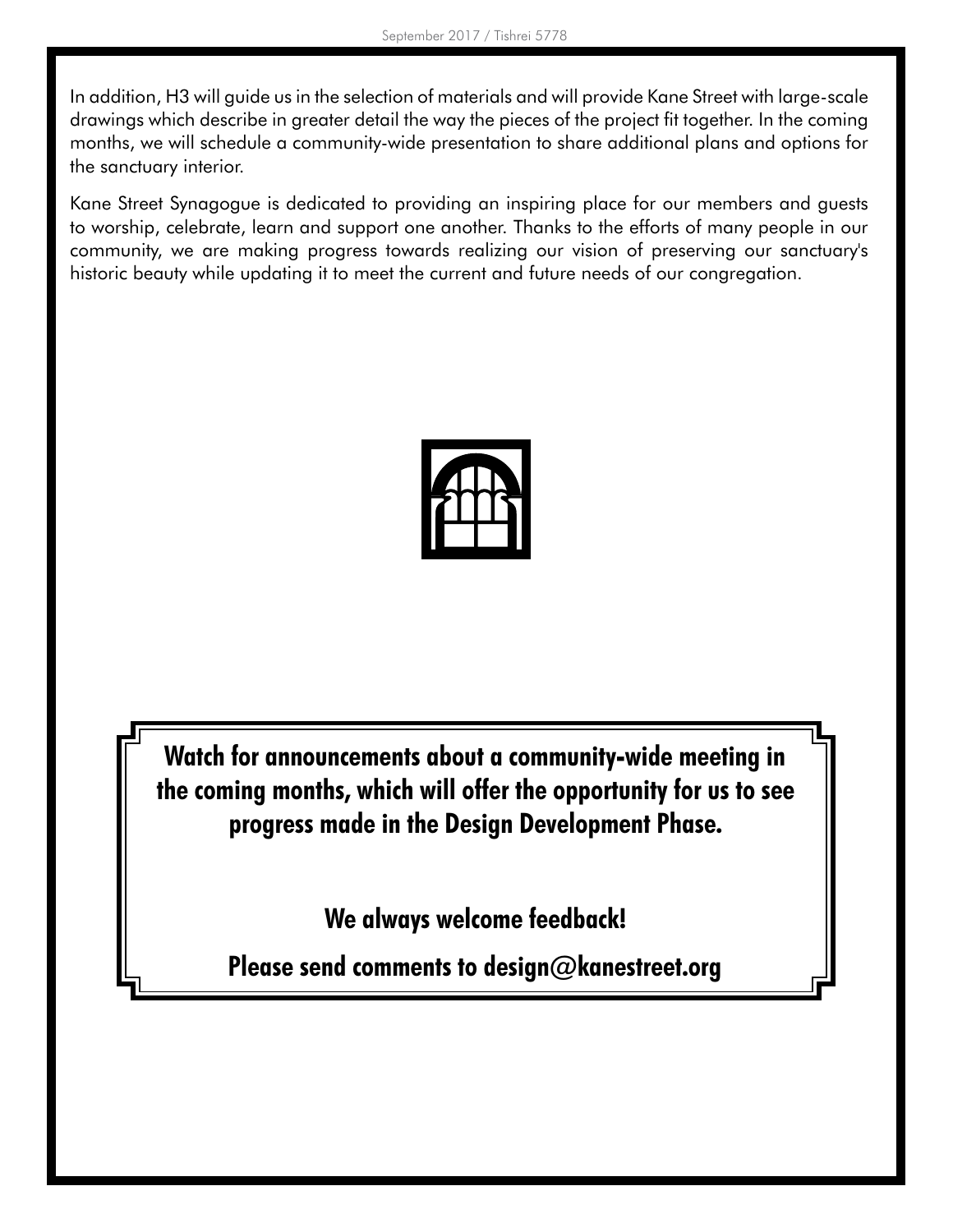## **Reaching New Heights: Exciting Plans for the Roof of the Goldman Center**

As part of our broader restoration effort, Kane Street will build a community gathering place on the roof of the Goldman Center. This milestone marks the culmination of an effort that began over a decade ago with the top-to-bottom reconstruction and expansion of Kane Street's community building.

The completion of the Sol and Lillian Goldman Educational Center in 2004—made possible by generous contributions from Kane Street members and friends—heralded a new era for our congregation, bringing Kane Street new vigor, a deeper presence in the neighborhood and increased financial stability. We went on to establish Kane Street Kids, to strengthen our Hebrew School, to launch the Brooklyn Israel Film Festival, to offer new community programs such as our Open Beit Midrash and much more.

Our original design plan for the Goldman Center included usable public space on the roof. However, despite the incredible generosity of the Kane Street community during our 2001-2004 Renewal Campaign, the construction of a rooftop enclosure had to be postponed due to limited resources. We are thrilled that Kane Street is launching this project now, as we also continue our restoration work on the sanctuary building.

During the last few months, Kane Street has been engaged in a process to identify an architectural firm for the rooftop project. We initially met with three firms, and enthusiastically approved moving forward with GVZ Architects, a Brooklyn-based partnership providing a full range of architectural services.

We expect the first design phase to begin in fall 2017. Fortunately, the elevator and stairwells of the Goldman Center were designed and built to provide access to the roof. Moving forward, we will install fencing, flooring, lighting and other components which will enable us to obtain public assembly and school permits and to comply with landmarks requirements. We will also correct some conditions which may interfere with access for persons with disabilities.

When completed, the rooftop will serve as a safe, legal and multi-functional area that will greatly enhance our facility and programs. The space will enrich Kane Street Kids by providing a much-needed outdoor play area for our preschoolers. It will also serve as an outdoor classroom for our Hebrew School students and be a spectacular venue for community-wide events, including Shabbat and holiday celebrations, social gatherings, *simchas*, family programs and more. The potential for this flexible space is truly exciting.

We extend special thanks to a committee of Kane Street members whose volunteer efforts have been and will continue to be integral to moving this project forward: Shira Berger, Ellen Bowin, Adrienne Cohen, Laurie Lieberman, Danny Magill and Susan Rifkin. Seed money for the rooftop space has been generously provided by Howard Brickner and Tracy Makow and by an additional anonymous donor. As the design process and capital campaign progress, we will continue to update the congregation as we create this wonderful new gathering place for the Kane Street community.